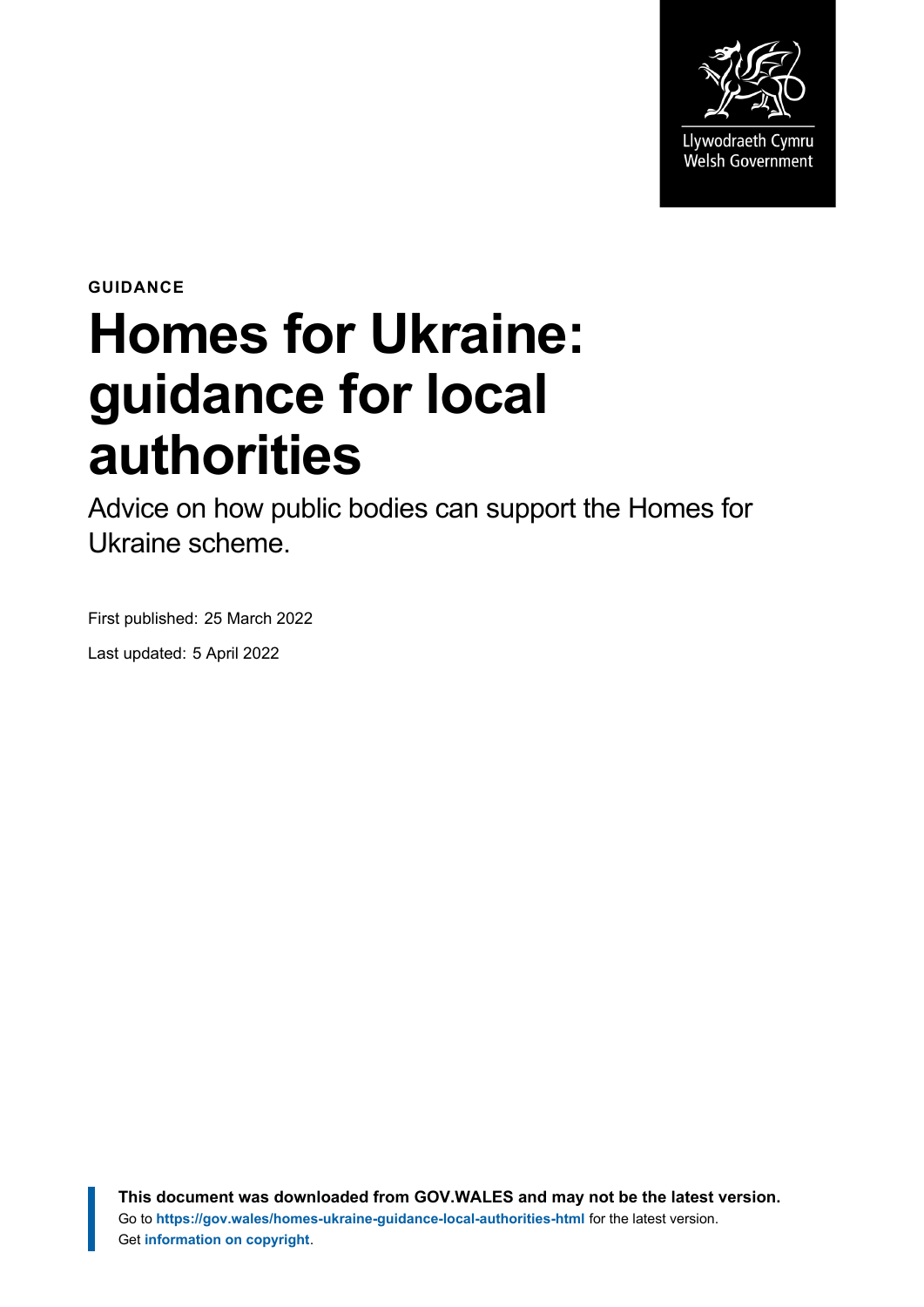## **Contents**

| <b>Overview and purpose</b>           |  |
|---------------------------------------|--|
| <b>Background</b>                     |  |
| <b>Application process and phases</b> |  |
| <b>Role of sponsors</b>               |  |
| <b>Role of local authorities</b>      |  |
| <b>Funding for local authorities</b>  |  |
| <b>Future supplementary guidance</b>  |  |

## <span id="page-1-0"></span>**Overview and purpose**

Wales is the first ever 'Nation of Sanctuary'. As people from Ukraine arrive in Wales we want to ensure that they are supported with a full wrap-around service that ensures their safety, sanctuary and access to public services to support them.

Local authorities have a critical role to play in the support for people from Ukraine arriving in Wales, and are uniquely placed to support local communities to offer these people the warmest possible welcome on their arrival.

This guidance aims to provide information for local authorities on their roles in the delivery of the Homes for Ukraine scheme in Wales in relation to individual sponsors. The guidance will be updated as new information emerges.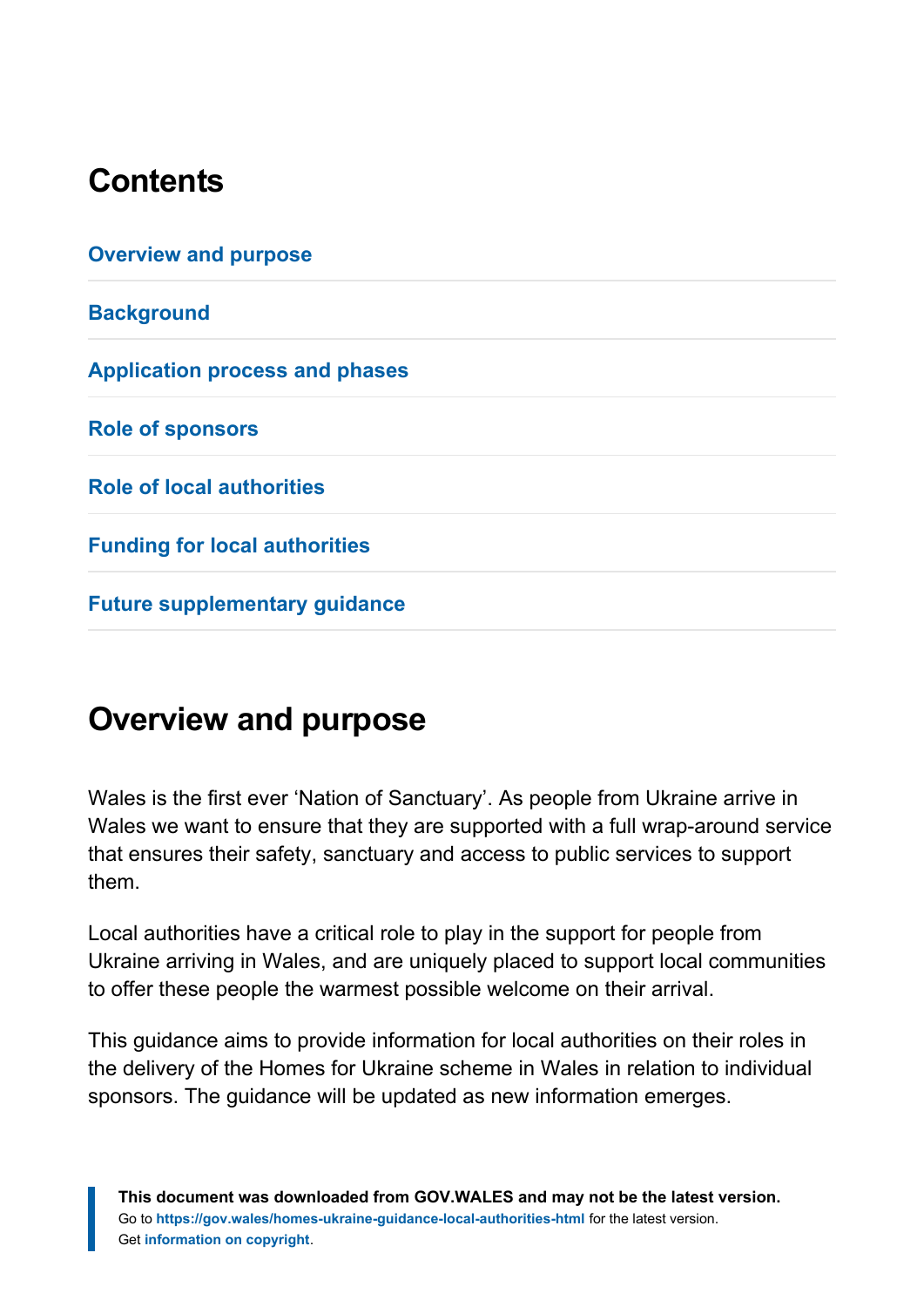The UK Government has created two new visa routes for people from Ukraine: the **[Ukraine Family Scheme](https://www.gov.uk/guidance/apply-for-a-ukraine-family-scheme-visa)** and the **[Homes for Ukraine Scheme](https://homesforukraine.campaign.gov.uk/)**.

This guidance focuses on the Homes for Ukraine Scheme (the Scheme) for people fleeing Ukraine who do not have familial ties with anyone in the UK, and outlines the role of local authorities across Wales in supporting the Scheme.

This guidance does not cover displaced persons coming in via the Ukraine Family Scheme.

**[Scheme guidance for individual sponsors](https://gov.wales/homes-ukraine-guidance-sponsors-html)** has been published which will also be regularly updated. The Welsh Government's **[Sanctuary](https://sanctuary.gov.wales/ukraine)** website provides welcome information for people arriving from Ukraine, including links to a range of other services. It is envisaged that local authorities will include further information on their own local services on their websites.

## <span id="page-2-0"></span>**Background**

The UK Government designed the Homes for Ukraine scheme to enable people to offer accommodation for a minimum of six months and for that offer to be matched to people from Ukraine wanting to come to the UK. The sponsor and person from Ukraine need to connect outside the system and nominate each other during the application process. An organisation called **[RESET](https://resetuk.org/news-and-campaigns/news/homes-for-ukraine-sponsorship-scheme)** has been commissioned by the UK Government to help facilitate links between people from Ukraine and sponsors who have no prior connections.

The Scheme is open to Ukrainian nationals who were residents in Ukraine prior to 1 January 2022 and also to their immediate family members (for example spouse/partner and children under 18) who may be of other nationalities, to be sponsored to come to the UK.

Applicants can apply from Ukraine or from any other third country.

The number of people who can access the Schemes is uncapped. People from Ukraine will be able to live and work in Wales for up to three years and access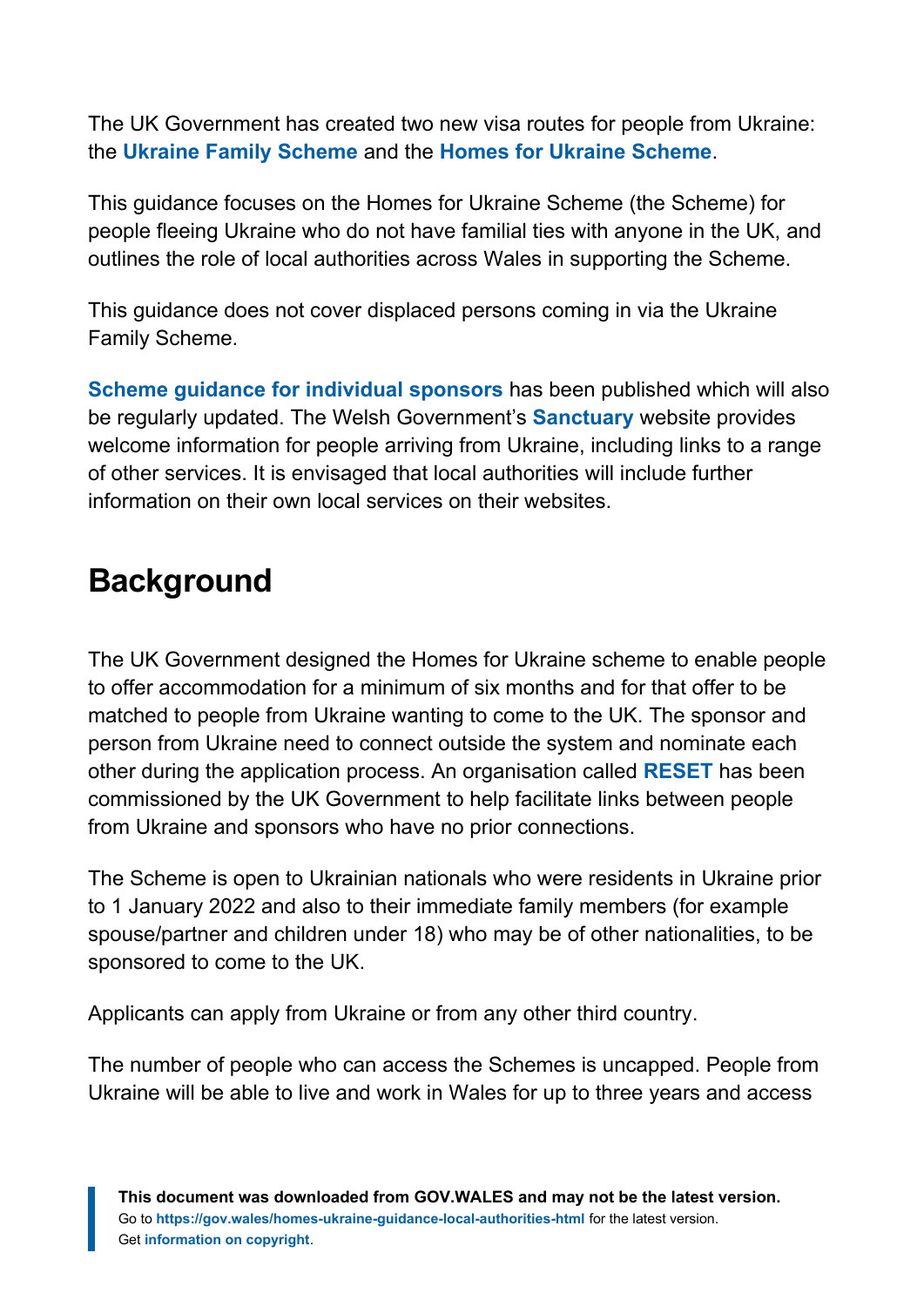benefits, healthcare, employment, and other support.

## **Checks**

Those arriving under the Scheme will have met standard security checks prior to being issued with a visa. Sponsors and all adults in sponsors' households will also be subject to initial Police National Computer (PNC), criminal records and Warnings Index checks by the Home Office.

We are aware that PNC checks will only identify individuals who have been subject to arrest, remand, conviction or warning markers. The Welsh Government are working with Police partners in Wales to establish whether we can secure information from the PND (Police National Database) that will identify whether any information is held on an individual, including warnings and intelligence that would cause us concern about their suitability to act as a sponsors.

Local authorities will be required to undertake basic Disclosure and Barring Service (DBS) checks for all adults in the sponsor household. In cases where the incoming arrivals include children and/or vulnerable adults, an enhanced DBS with barred lists check will be required promptly for each adult in the sponsor household. Wherever possible, these should be completed before people start living in a sponsor's household. However, this may not always be achievable.

Sponsors in Wales can be of any nationality, with any immigration status, provided they have at least six months' leave to remain within the UK and pass the background checks.

#### **Accommodation**

Sponsors must provide accommodation for a minimum of 6 months. Sponsors can also receive an optional 'thank you' payment of £350 per month for up to the first 12 months of sponsorship. This payment is limited to one monthly payment per residential address, regardless of the number of individuals sponsored.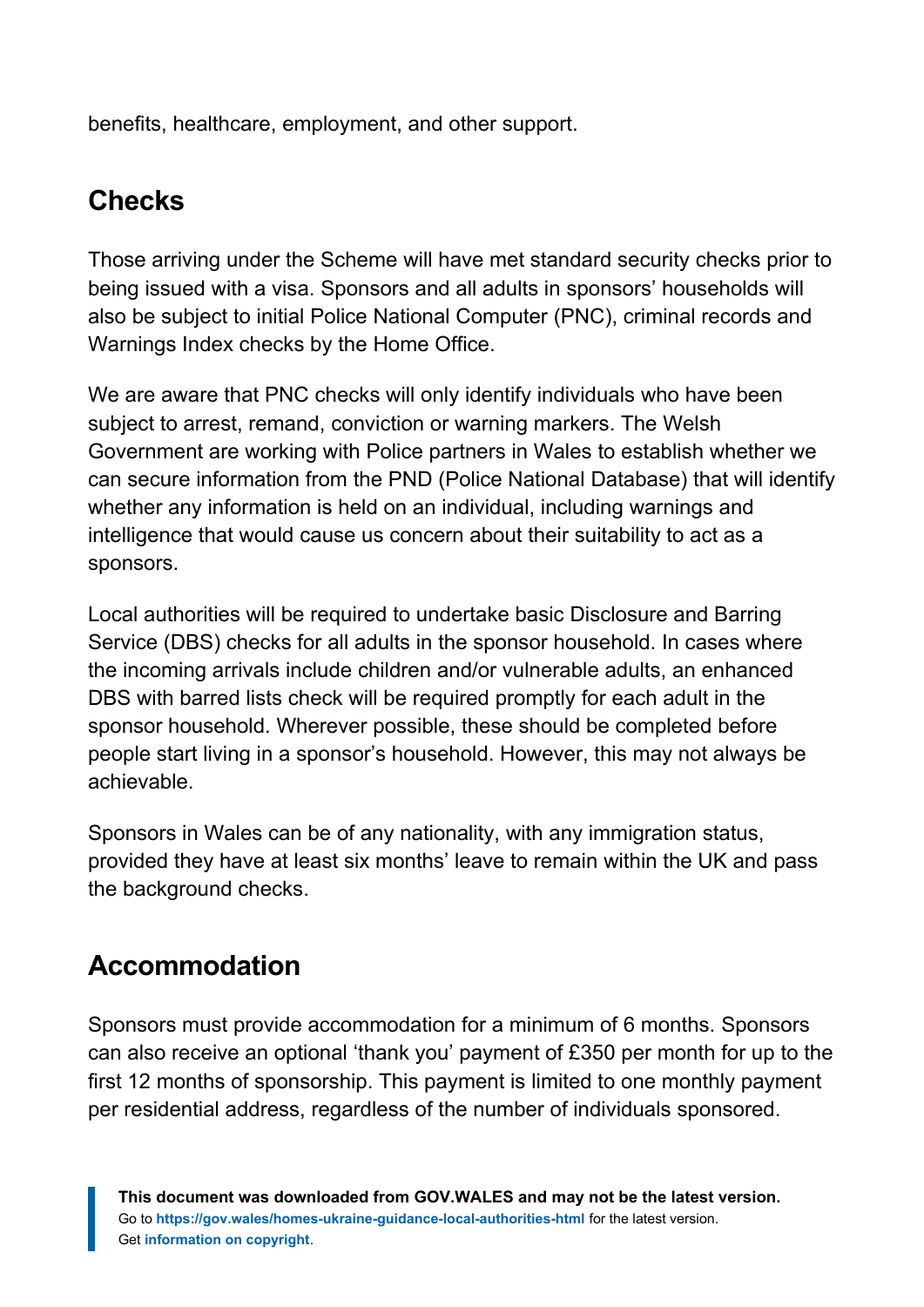Payments will stop when the sponsorship ends, or after 12 months whichever occurs first.

Sponsors must not charge rent. They will not be expected to cover the costs of food and living expenses, although they may wish to offer this, especially in early weeks while people are finding their feet in the UK.

#### **Wrap-around support**

There is the potential for a significant number of people to find sanctuary in Wales and we want to make sure local authorities, other public services and the third sector are fully involved so we can ensure all the wrap-around support is in place for people fleeing the conflict.

Where people come to Wales through individual sponsorship arrangements, data will be obtained from the UK Government systems and shared with local authorities as soon as possible. The Welsh Government will work with local authorities, local health boards and other partners to ensure support and services are available.

## <span id="page-4-0"></span>**Application process and phases**

The Scheme will be rolled out in phases. Initially, individual members of the public can sponsor someone from Ukraine who meets the eligibility criteria for this Scheme. In later phases, the Welsh Government, organisations and community groups will be able to sponsor multiple people.

On14 March 2022, **[people from Ukraine could register their interest online](https://homesforukraine.campaign.gov.uk/)**. Potential sponsors (individuals and organisations) could also register their interest in sponsoring someone.

In addition, from 25 March 2022, the Welsh Government will become a super sponsor and able to directly sponsor people to come to the UK (see phase 2 below).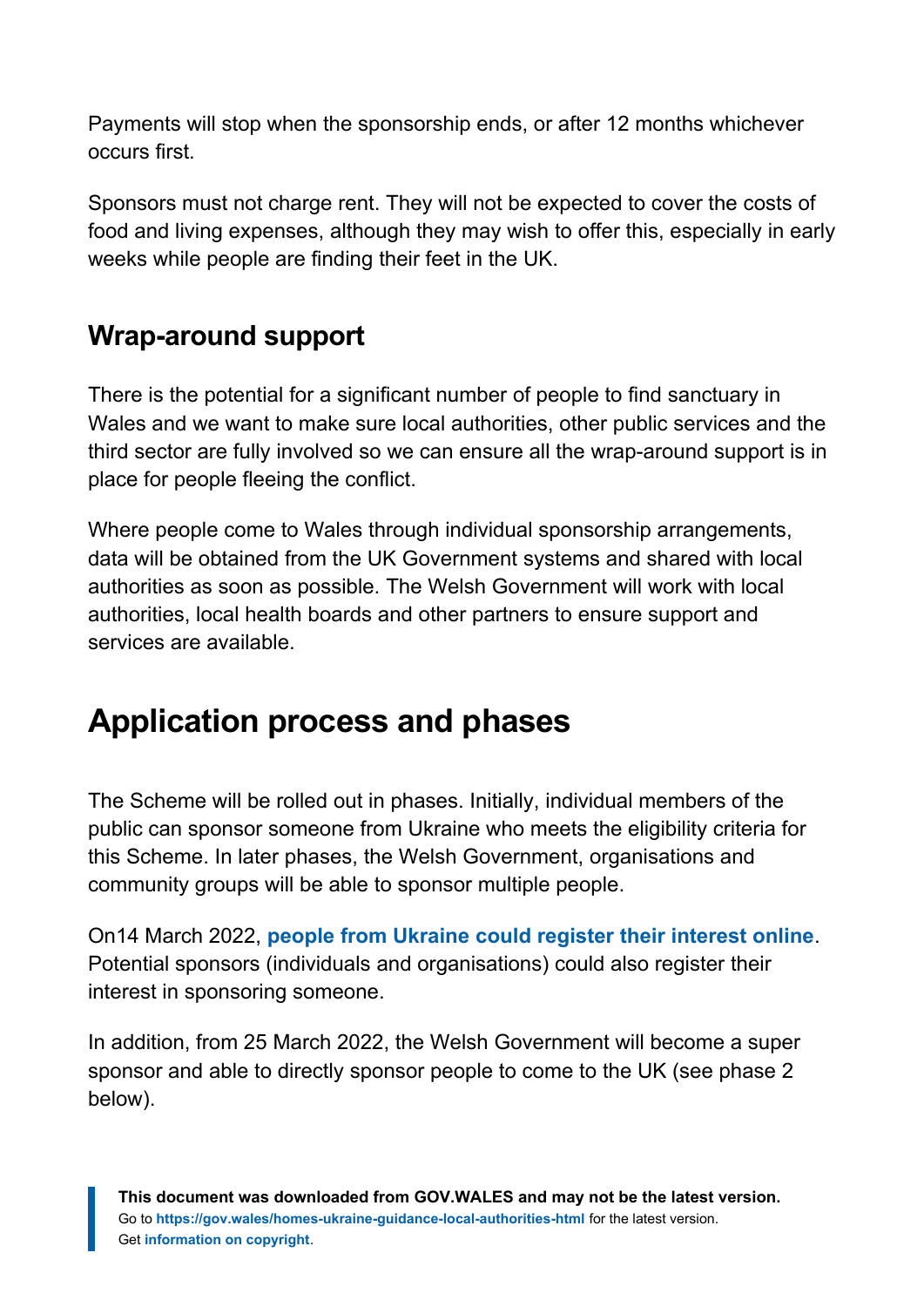#### **Phase 1: individuals sponsoring named individuals**

On Friday 18 March 2022, a Home Office form opened for visa applications. Sponsors at this stage must be specific individuals.

In this phase, either the person coming from Ukraine or a sponsor will be able to complete a single application for a visa. The form will ask the person completing it to name both parties. A separate form must be completed for each person from Ukraine, even if one sponsor is taking in a number of people.

Sponsors and people coming from Ukraine will find each other and match themselves externally. There is no single route to matching, and both could use a number of channels to find a match. They could for example already have a relationship in place with a friend in the UK/Ukraine, they could be friends of friends, or could find a sponsor or individual through a non-governmental organisation (NGO), charity, or other channel.

The process is as follows:

- 1. Sponsor and person coming from Ukraine find each other and agree to a match.
- 2. Either the sponsor or the individual fills out the single visa application form online using both parties' details.
- 3. Passport numbers (alongside completion of eligibility questions and other personal details) for both individuals and sponsors will be required to complete the application online. The individual will also need to upload a scan of their passport. If they do not possess a passport, they will be required to travel to a visa application centre to process their biometrics.
- 4. After the application is submitted, security checks are done on both the sponsor, all other adults in the sponsor's household, and the person arriving from Ukraine.
- 5. Once both sponsor and person arriving from Ukraine have passed the checks, the Home Office will issue the individual with a permit to travel.
- 6. The individual can then travel to the UK and coordinate their arrival with the sponsor.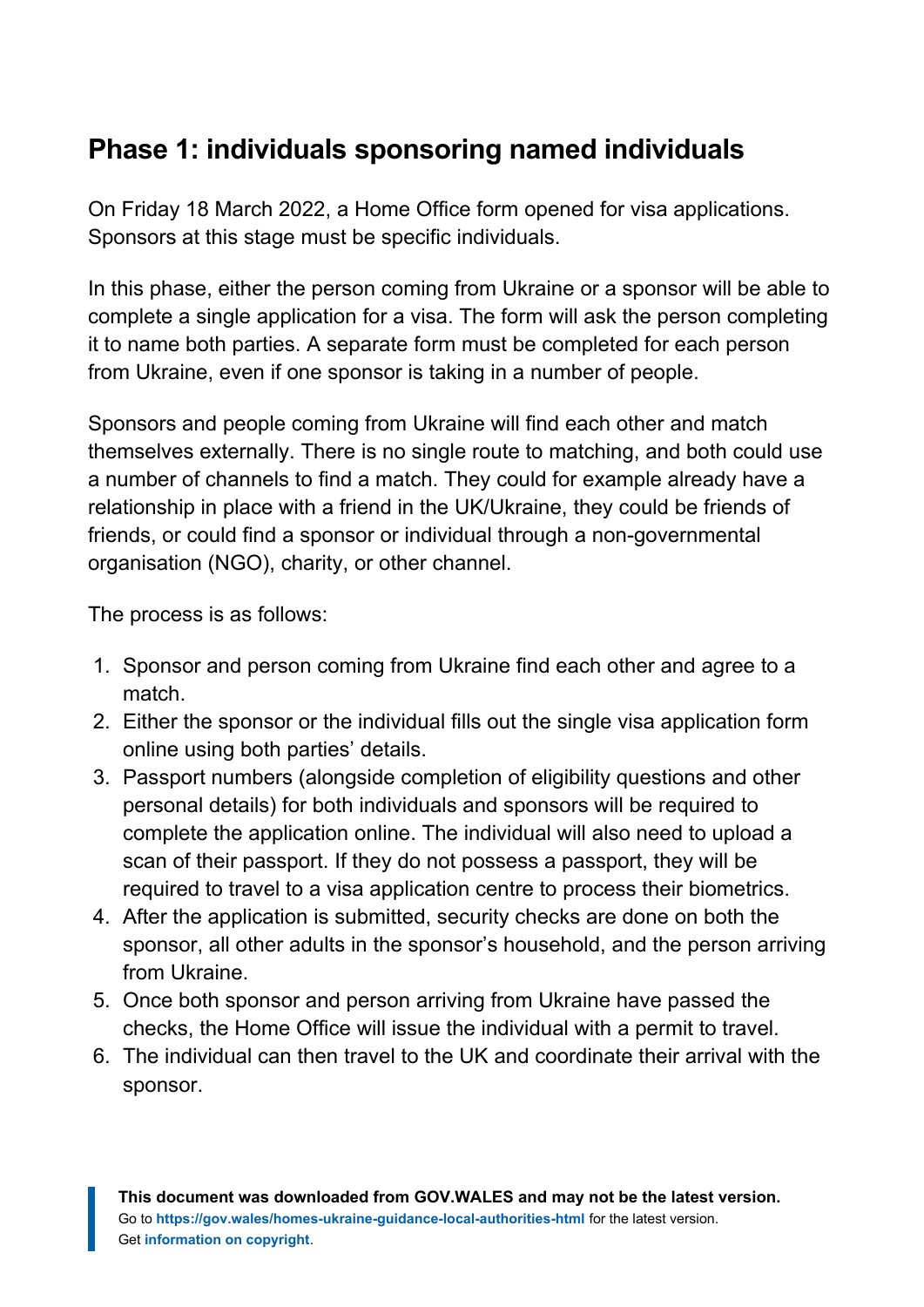A lead sponsor will be needed for each household. For example, where a couple has applied to sponsor, one of them should be designated as "lead sponsor".

The Welsh Government is undertaking further work on the safeguarding process around individual sponsors and the adults in their households.

#### **Phase 2: Welsh Government as super sponsor**

From 25 March 2022, the Welsh Government will become a super sponsor under this scheme, able to directly sponsor people to come to the UK. This will be through a structured arrival and integration process in Wales. The Welsh Government is working with a range of partners including local authorities and other public, voluntary and private sector organisations to source Welcome Centres across Wales. From these, the intention is that people from Ukraine will then go on to medium and longer term accommodation, including through the individual 'hosting' offers from people in Wales.

Separate guidance will be prepared on the role of local authorities in relation to people entering Wales through this route.

#### **Phase 3: Organisations as sponsors**

In later phases organisations and community groups will be able to sponsor multiple people.

We will update this guidance with further information on future phases in due course.

# <span id="page-6-0"></span>**Role of sponsors**

Sponsors are required to:

• provide suitable accommodation for a minimum of 6 months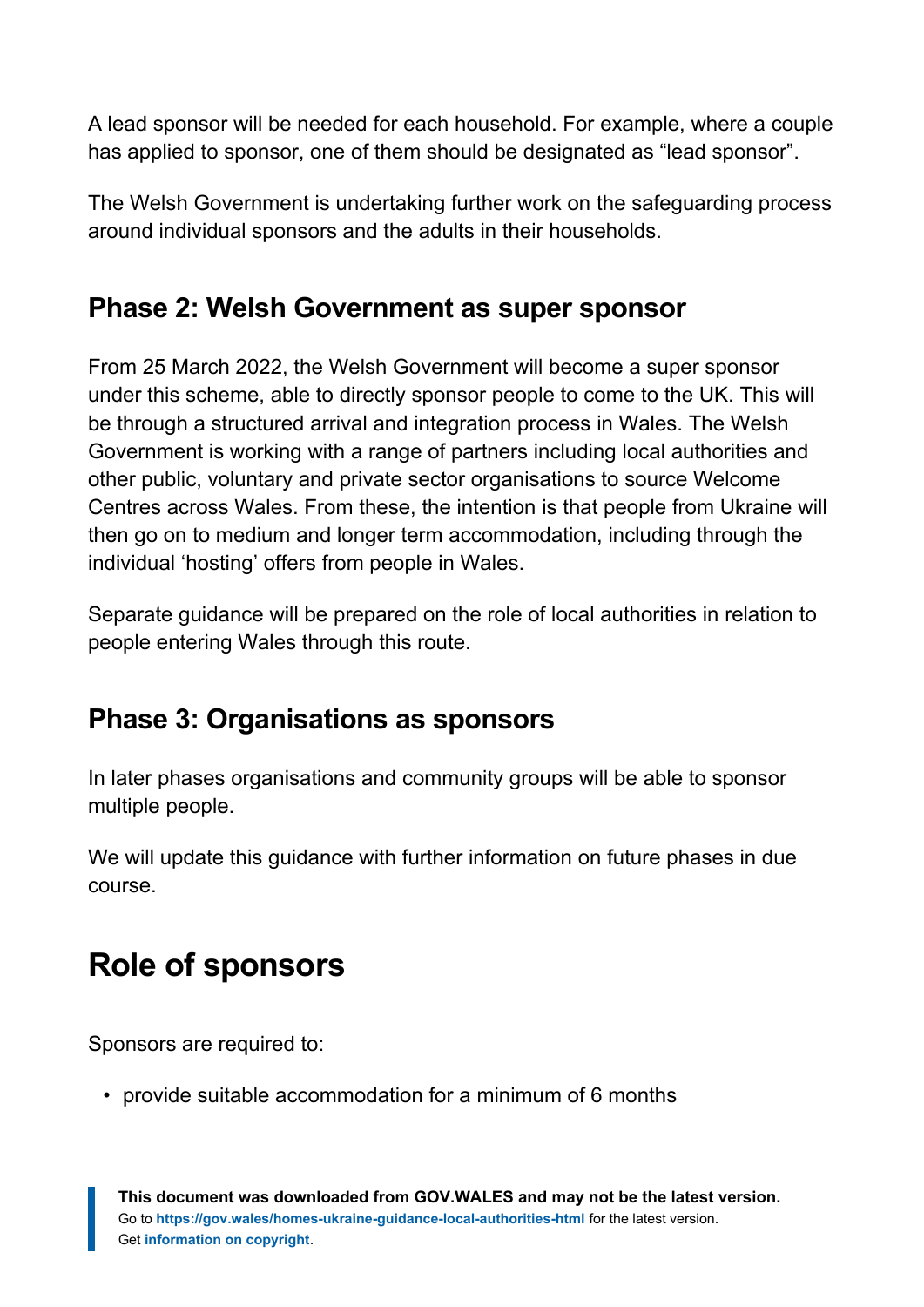- stay in regular contact with the person they are sponsoring prior to their arrival to help organise and coordinate their arrival in the UK, where possible meet them on arrival, and facilitate transfer to their accommodation. Note: Arrival Hubs are also being put in place to provide immediate support on arrival if people require it (see section below)
- signpost the person to public services and assist them with tasks such as registering with a local GP surgery.

Further information on the role of sponsors is set out in the **[Scheme guidance](https://gov.wales/homes-ukraine-guidance-sponsors) [for individual sponsors](https://gov.wales/homes-ukraine-guidance-sponsors)**.

## <span id="page-7-0"></span>**Role of local authorities**

Local authorities have a number of important functions in supporting Ukrainian people coming to Wales.

For the Homes for Ukraine scheme, local authorities will be expected to offer the categories of support listed below.

#### **Initial reception**

The Welsh Government is working with local authorities to establish Arrival Hubs at particular ports of entry and across Wales to support any short-term arrival needs. The local authorities in these areas will work with the **[Wales Strategic](https://www.wsmp.org.uk/) [Migration Partnership](https://www.wsmp.org.uk/)** and the **[voluntary sector](https://wcva.cymru/)** to develop reception arrangements, and may request support of Local Resilience Forums.

These arrangements would include basic meet and greet arrangements as well as the ability to provide immediate humanitarian assistance (which could include small amounts of emergency cash support, separate to the pre-Universal Credit support for example, the interim payment detailed below).

From 20 March 2022, the UKG announced a scheme that enables people from Ukraine arriving in the UK to be eligible for a single onward journey via national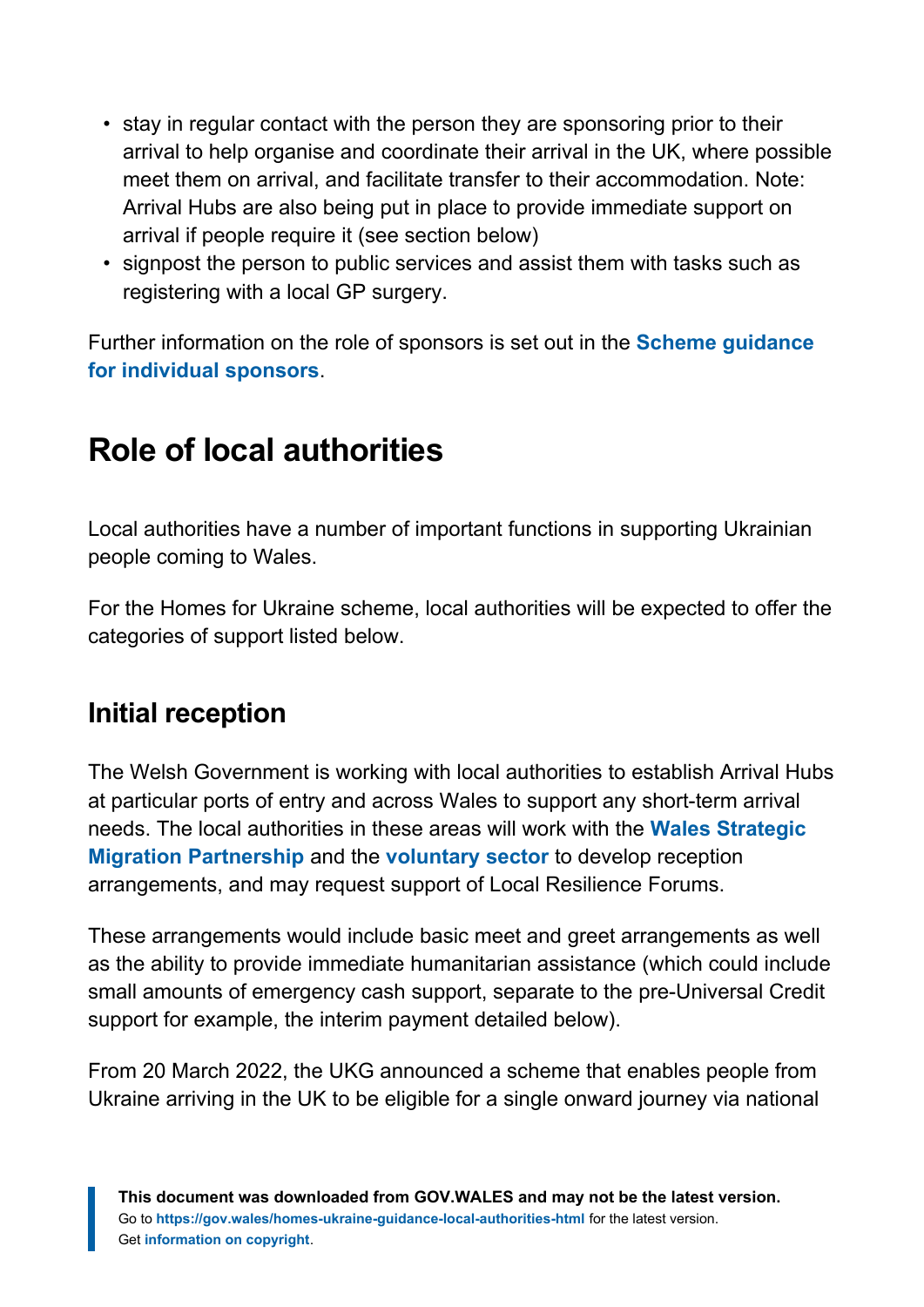rail, bus, light rail, and coach. This will be free of charge to anywhere in England, Scotland and Wales.

In addition, in Wales, Transport for Wales (TfW) has established a six-month scheme to enable people from Ukraine to travel free on any TfW services, after showing their passport to conductors and station staff.

Also, a free bus scheme, called 'Welcome Ticket', will also be available to people coming from Ukraine, providing unlimited free travel on the majority of local bus services across Wales and those operating to England if they start or finish in Wales. The 'Welcome Ticket' scheme is a voluntary scheme in which bus companies volunteer to participate and will initially run for six months as from 26 March 2022. A list of the scheme's full 'Terms and Conditions' as well as 'Frequently Asked Questions' (FAQ's) and a list of participating bus companies will be made available on the Welsh Government's website.

Local authorities should also consider the provision of social care staff to respond to any safeguarding concerns that may be flagged by Border Force.

#### **Data sharing**

The Welsh Government is receiving data from the Department for Levelling Up, Housing and Communities (DLUHC) about sponsors/people who have applied for visas (including the accommodation address). The Welsh Government is providing local authorities with regular updates on sponsors and approved applicants via a secure file transfer. Queries on the data received should be sent to **[data@gov.wales](mailto:data@gov.wales)**.

#### **Safeguarding checks**

We have a shared duty of care to ensure that people arriving in Wales from Ukraine are protected from risk of abuse or neglect. We also have responsibilities to safeguard people in households where people from Ukraine will live.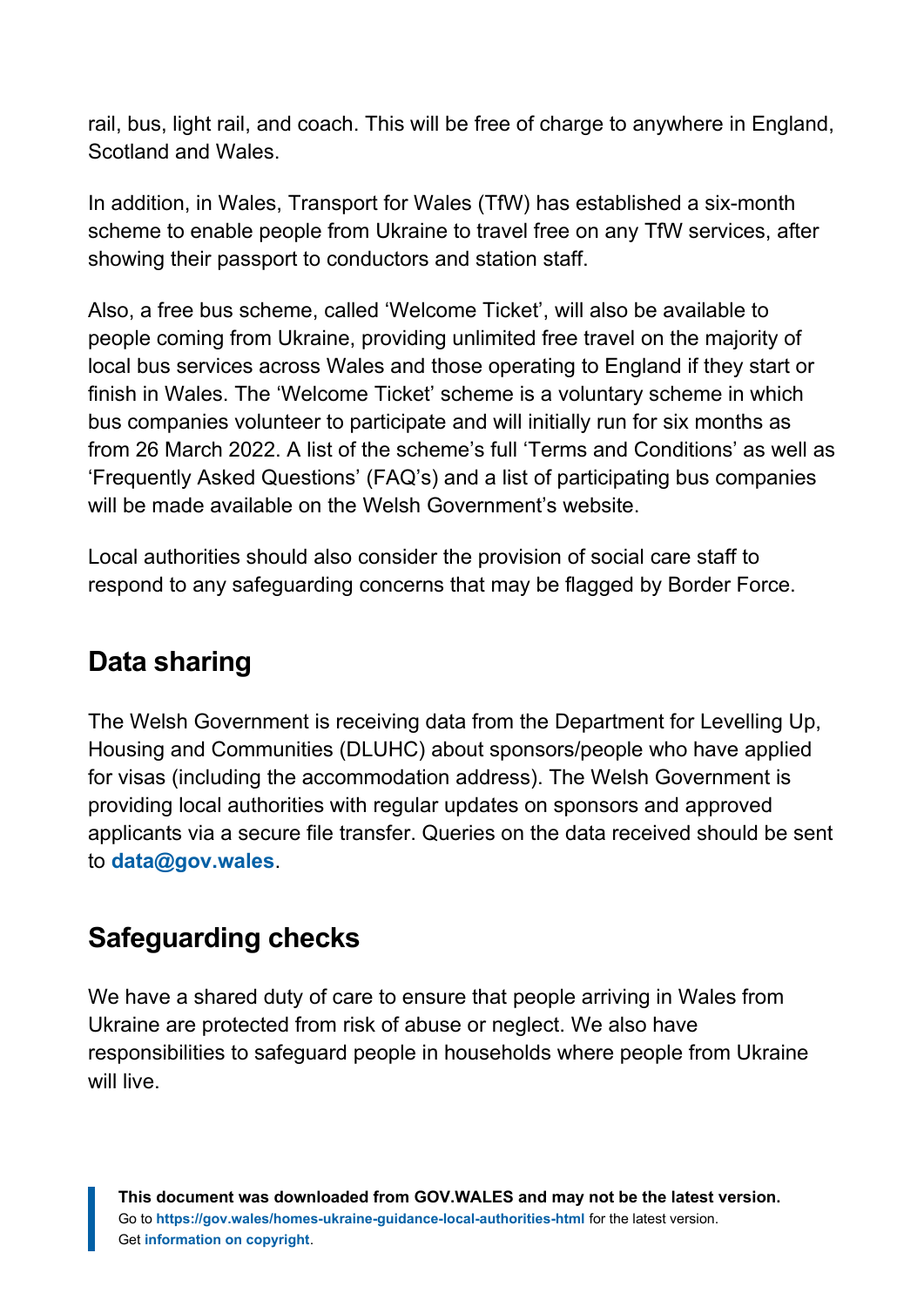Local authorities have a statutory duty to promote the wellbeing of adults and children at risk and reserve the right to check in on individuals and inspect accommodation once they have arrived. The sponsor guidance makes clear that prospective sponsors will be subject to accommodation and safeguarding checks.

The checks outlined must be conducted as soon as possible after the local authority has been alerted that a visa application has been made. Best endeavours should be used to conduct the checks before arrival, recognising that this will not be possible in all circumstances. Local authorities must make at least one in-person visit either before or shortly after a person has arrived, to confirm that the accommodation is suitable and the person is well and that there are no serious safeguarding, or welfare concerns.

As no rent is payable for accommodation under the scheme, we therefore do not expect local authorities to require such accommodation to obtain a House in Multiple Occupation (HMO) license (per the HMO definition in the Housing Act 2004, S.254 (2)(e). Local authorities must also undertake basic DBS checks on all adults in the sponsor household. In households where there are incoming arrivals who are children and/or vulnerable adults, an enhanced DBS check with barred lists check will be required for all adults in the sponsor household.

Read the **[guidance on safeguarding and modern slavery](https://gov.wales/homes-ukraine-safeguarding-and-modern-slavery-guidance)**.

#### **Unaccompanied children**

Some unaccompanied children will arrived in Wales as unaccompanied asylum seeking children (UASC). We are working with the Home Office to establish arrangements for the resettlement of children from Ukraine. We will update local authorities when more information becomes available. Arrangements are already well established and **[guidance and practice advice is available.](https://gov.wales/unaccompanied-asylum-seeking-children-guidance-professionals)**

Some unaccompanied children will arrive in Wales to stay with family members who already live here. Private fostering arrangements may apply. We will discuss this further with local authority Children's Services partners.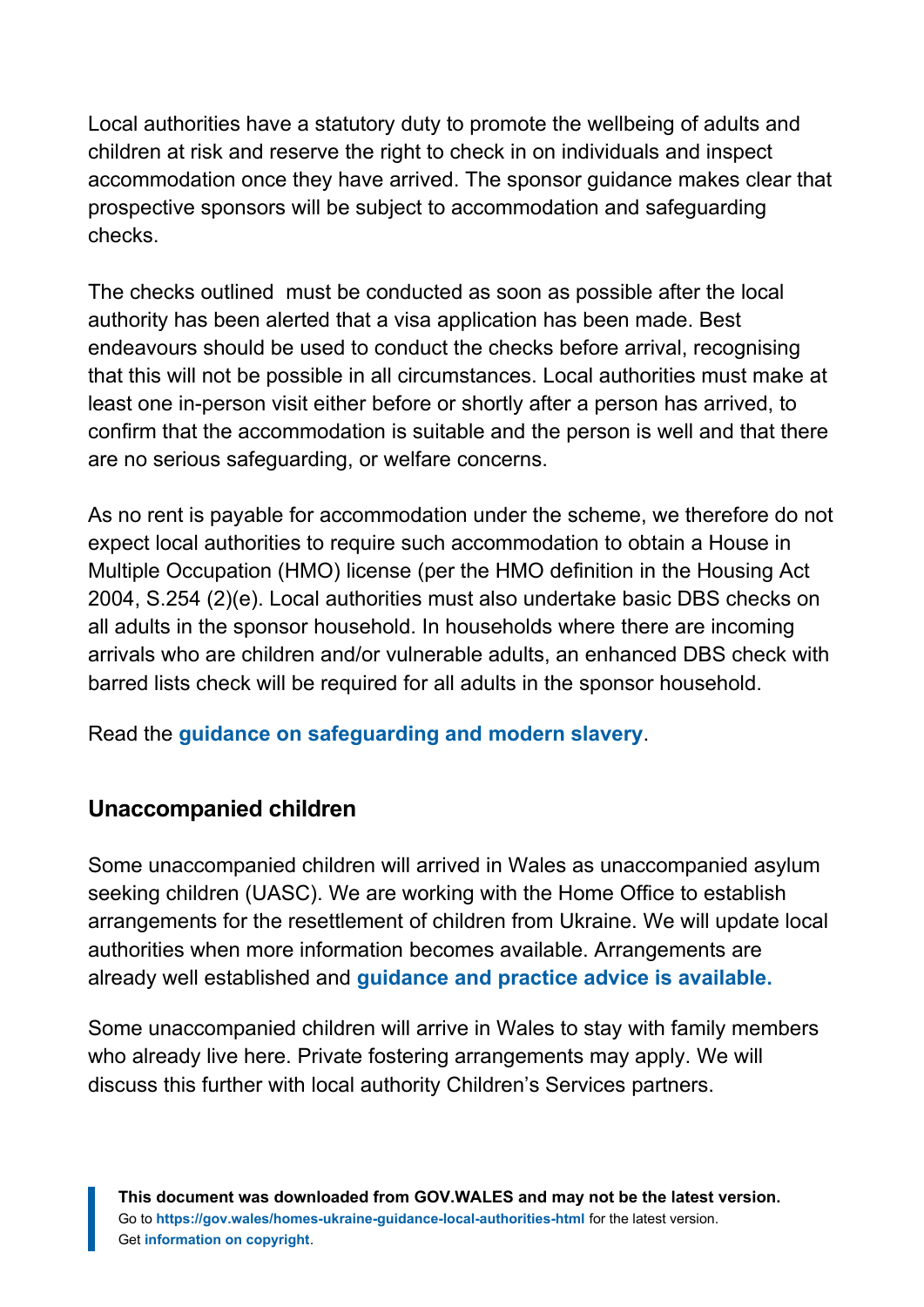Local authorities are reminded that they are able to seek advice via **[Children](https://www.cfab.org.uk/?msclkid=08ffddaeaab311ecb0fc5ade268ef841) [And Families Across Borders CFAB | UK Branch of International Social](https://www.cfab.org.uk/?msclkid=08ffddaeaab311ecb0fc5ade268ef841) [Services](https://www.cfab.org.uk/?msclkid=08ffddaeaab311ecb0fc5ade268ef841)**.

#### **Interim payment**

The local authority where the sponsor accommodation is located should provide an interim payment of £200 per person for subsistence costs. The £200 payment is factored into the tariff (see 'Funding for local authorities') and does not need to be repaid. Local authorities will have discretion within the tariff to top-up or further support people with interim or additional payments.

#### **Provision of education**

Local authorities are required to provide school places for children of school age. Local authorities will be paid additional funding to support with this, further details are set out below.

#### **Childcare**

**[Help with childcare costs](https://gov.wales/help-paying-childcare)** is available from both the UK and Welsh Government. Local authorities should provide advice on available family support services through their Family Information Service.

#### **Service referrals**

All families arriving from Ukraine will be able to register with a GP and access mainstream health services – this includes mental health services. Health support for those arriving in Wales will be provided in line with the **[Welsh](https://gov.wales/health-and-wellbeing-refugees-and-asylum-seekers-guidance-health-boards) [Government 2018 Guidance for Health Boards on the Health and Wellbeing](https://gov.wales/health-and-wellbeing-refugees-and-asylum-seekers-guidance-health-boards) [of Asylum Seekers and Refugees](https://gov.wales/health-and-wellbeing-refugees-and-asylum-seekers-guidance-health-boards)**. Where necessary, local authorities should work with local health boards to signpost advice and referral pathways to specialist public health services as appropriate, for example for vaccinations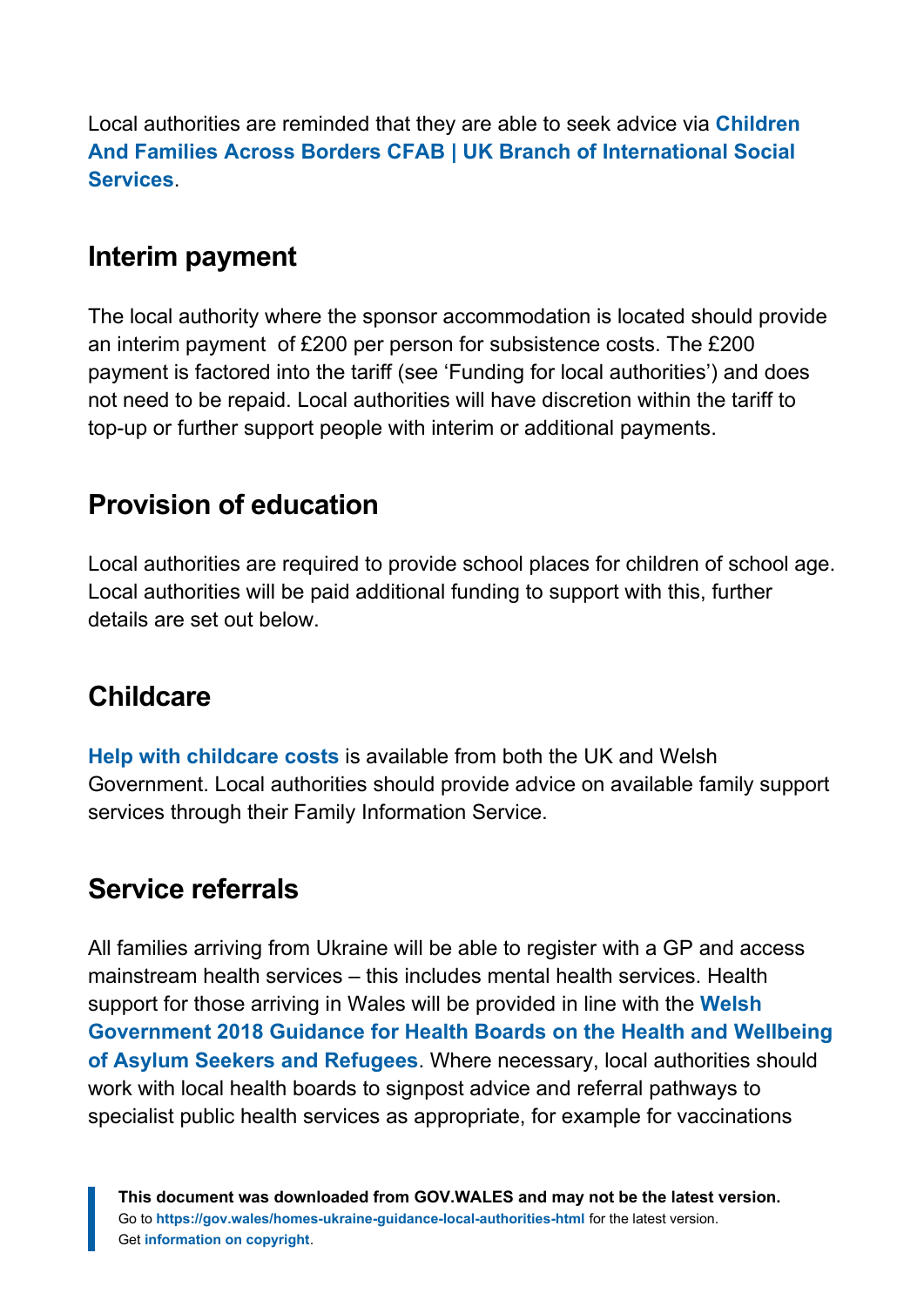(including the Covid-19 vaccination) or screening.

Advice on further support services such as initial stabilisation, counselling and mental health support, adult social care, and children's services should be provided as needed. The Welsh Government has translated materials into Ukrainian and Russian to support the mental health and initial stabilisation of those arriving from Ukraine, which are being published on the **[Traumatic Stress](https://traumaticstress.nhs.wales/) [Wales](https://traumaticstress.nhs.wales/)** website. **[The Royal College of Psychiatrists](https://www.rcpsych.ac.uk/international/humanitarian-resources/ukraine-crisis-resources)** has also published specific support materials to help with stabilisation during the initial resettlement phase.

**[The CALL Mental Health Helpline](https://www.callhelpline.org.uk/)** is also available to support those arriving in Wales and their families. CALL has access to Language Line and can be used when someone would prefer to access help in a language other than English and Welsh.

#### **Work and Benefits**

Local authorities should support people to access local Jobcentre Plus appointments for benefit assessments and job-seeking. The UK Government laid legislation that come into force on 21 March 2022 to exempt people who come into the UK from Ukraine from having to satisfy the habitual residence test and past presence test (which requires a person to live in the UK for three months before they can claim certain benefits). This legislation covers all the main welfare benefits, such as universal credit, pension credit and housing benefit, personal independence payment, child disability living allowance, carer's allowance, and attendance allowance. Legislation has also been laid to ensure people from Ukraine can access Child Benefit from the day they arrive in the UK.

#### **Emergency accommodation**

There may be some cases where the sponsor/guest relationship breaks down and the individual is homeless or at risk of homelessness. Local authorities' statutory homelessness duties will apply in this instance. People may also arrive and be unable to immediately reach their sponsor accommodation or Welcome Centre and require to be housed overnight in emergency accommodation. Local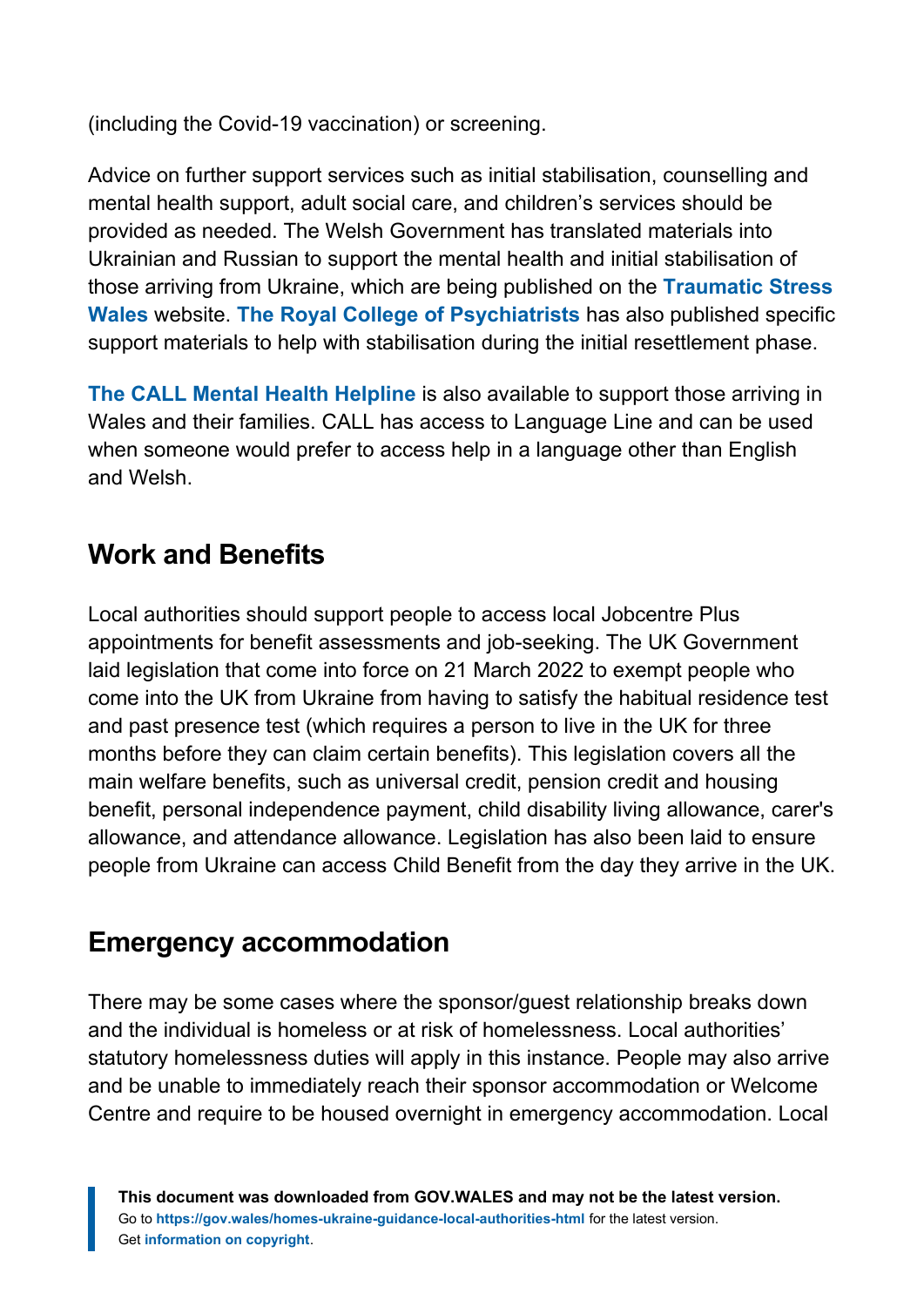authorities will be expected to provide appropriate emergency accommodation, or find alternative accommodation locally, working with their Local Resilience Fora.

We recognise the existing pressure on temporary accommodation across Wales and would not expect those fleeing Ukraine to be prioritised above those others in temporary accommodation through our 'no-one left out' approach. If there is sustained demand for emergency accommodation which exceeds local provision then local authorities should raise with the Welsh Government through the Relationship Managers working with local authority homelessness teams. The issue of provision of emergency accommodation, and longer term accommodation options, will continue to be explored in partnership with local government.

## **Community integration**

Local authorities will play a key role in supporting the integration of people from Ukraine into their local communities. This will be particularly important in areas of the country that might not have strong links with the Ukrainian diaspora. A Ukrainian links reference group has been established and will be a useful source of support.

Integration support might include the organisation of community events, the use of community champions and interfaith networks, increasing local authority contact/interaction with Ukrainians, access to translation services and working with local voluntary sector organisations and faith groups to help signpost advice and support.

#### **Administering payments to sponsors**

Sponsors will be eligible for an optional 'thank you payment' of £350 per month, as long as the sponsorship arrangement exists, for up to 12 months in total. There will be a maximum of one monthly payment per address paid in arrears, regardless of the number of people being hosted, and regardless of size or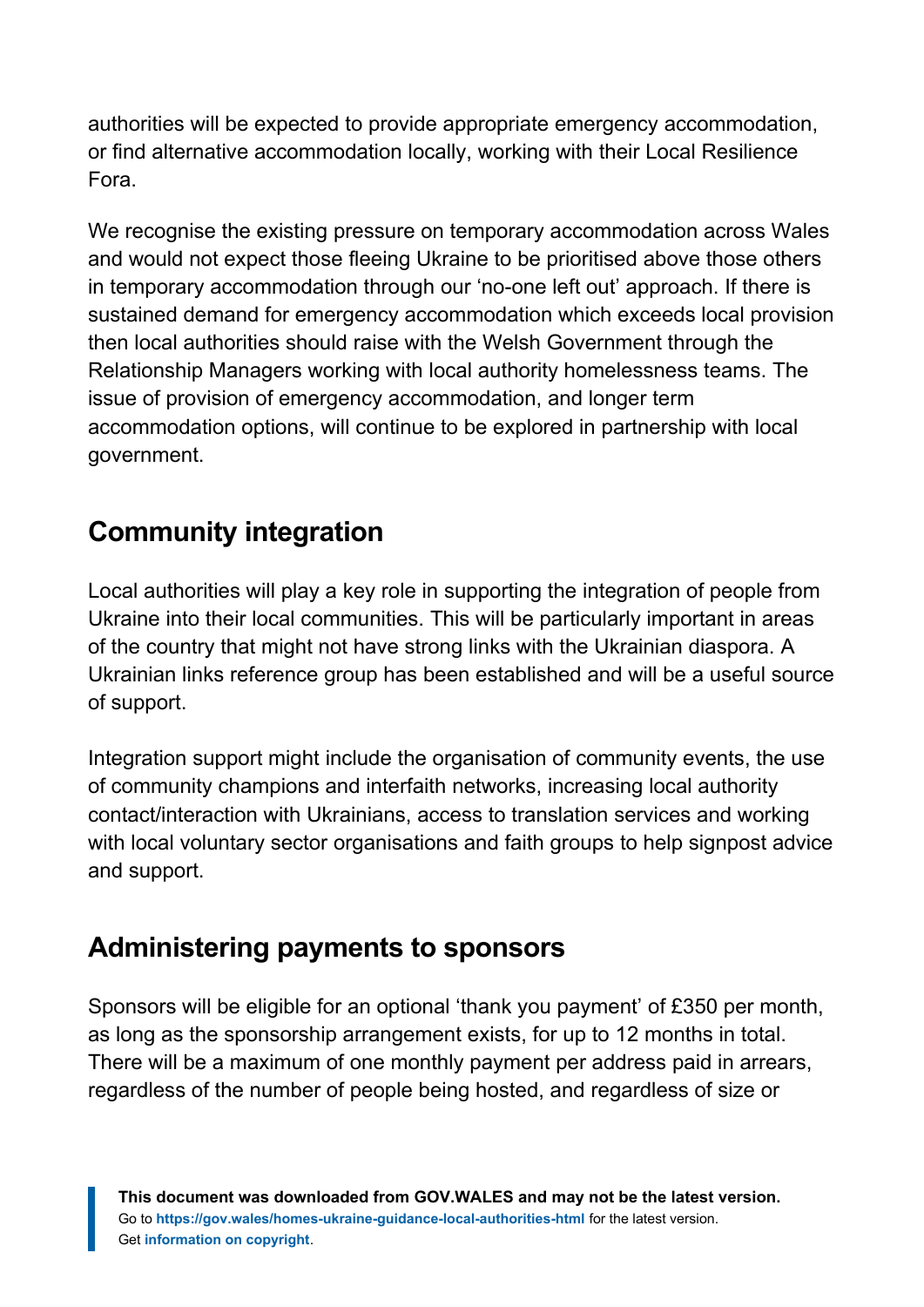location of the property, including determining how local authorities will be notified when the sponsor arrangement ends.

Local authorities will administer these 'thank you' payments to sponsors. This payment will be tax free and should not affect the sponsor's entitlement to benefits or local authority tax status Payments must not be released to sponsors until property checks have been completed. The **[Homes for Ukraine Guidance](https://gov.wales/homes-ukraine-guidance-sponsors) [for Sponsors](https://gov.wales/homes-ukraine-guidance-sponsors)** in Wales includes guidance on expectations on accommodation as an annex, which local authorities will wish to be aware of. We will continue to work closely with local authorities on the delivery of these payments.

#### **Wider support**

Local authorities should consider whether they could support, or work with the third sector to support, sponsors in helping the person or family they are sponsoring to settle in. This could include assisting those who are eligible to access financial support, opening a bank account, finding work, and registering with a GP and dentist.

## <span id="page-13-0"></span>**Funding for local authorities**

The UK Government is providing funding at a rate of £10,500 per person, including those community health services local authorities normally commission, for the first year, to support families to rebuild their lives and fully integrate into communities, which will be administered in Wales by the Welsh Government. The UK Government has not been specific whether there will be funding beyond the first year.

The expectation is that local authorities will also administer the 'thank you' payments at the £350 per sponsoring household per month rate (which are in addition to the £10,500). The Welsh Government will ensure local authorities receive the appropriate amount of funding for these payments, but expect councils to cover administration costs.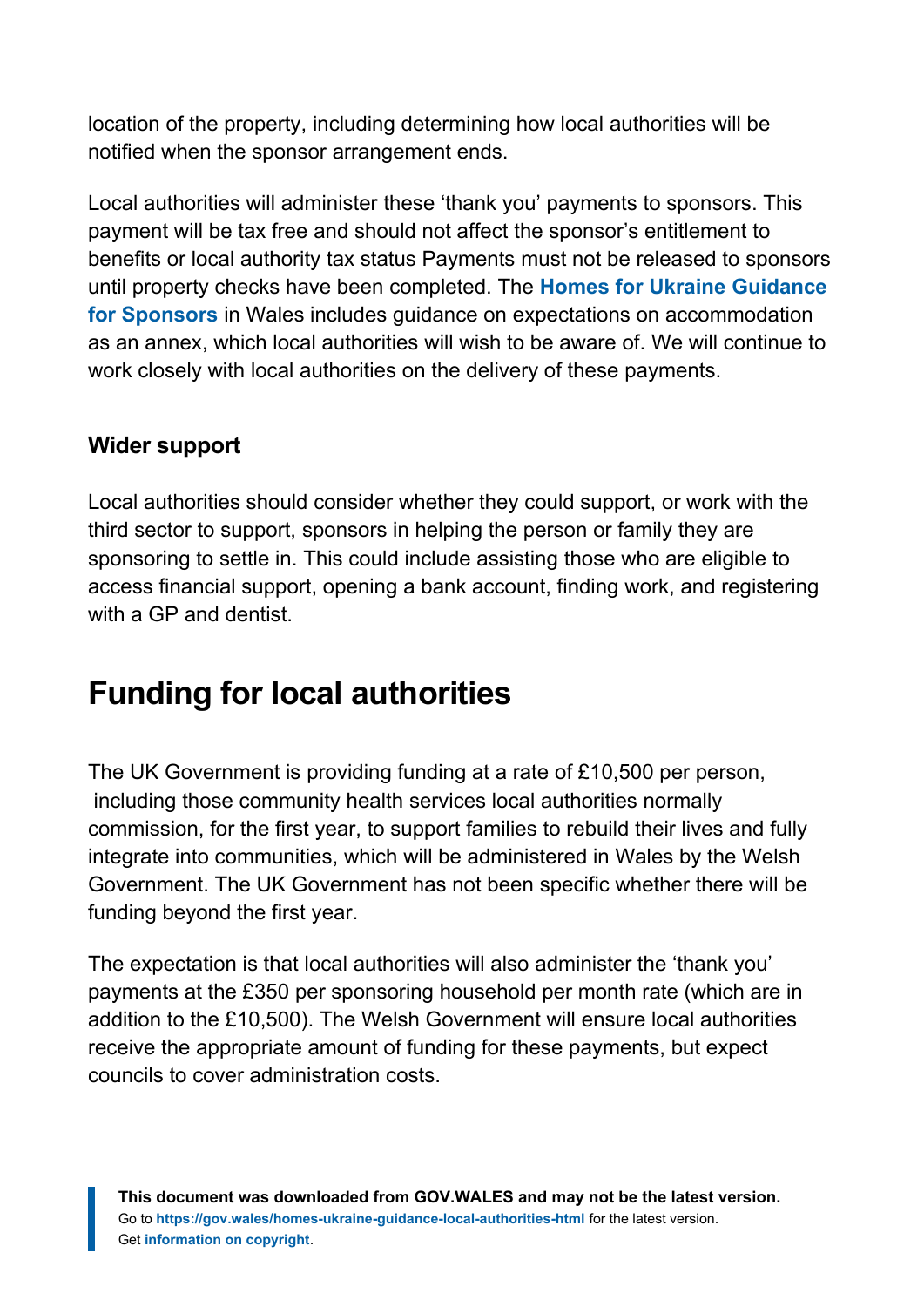Additional funding will be provided to local authorities to provide education services for children from families arriving from Ukraine, again for the first year initially, on a per pupil basis for the three phases of education at the following annual rates:

- early years (ages 2 to 4): £3,000
- primary (ages  $5$  to  $11$ ): £6,580
- secondary (ages 11 to 18): £8,755.

This includes support for children with special educational needs (SEN).

We expect local authorities to use this funding to meet all of their associated costs (both for providing council services and for administering payments). We recognise, however, that a small number of local authorities may incur additional essential costs above and beyond what could reasonably be regarded as normal expenditure and not available through other mainstream funding mechanisms. We are prepared to consider the case for further funding and are prepared to initially consider claims for such costs on an exceptional basis only, but will carefully monitor these cost implications.

Further details on how the funding will operate will be shared shortly.

## <span id="page-14-0"></span>**Future supplementary guidance**

The guidance set out above will be updated and expanded with further detail as the Welsh Government works with local authorities on the detail of their role in the schemes to support people from Ukraine being hosted in Wales.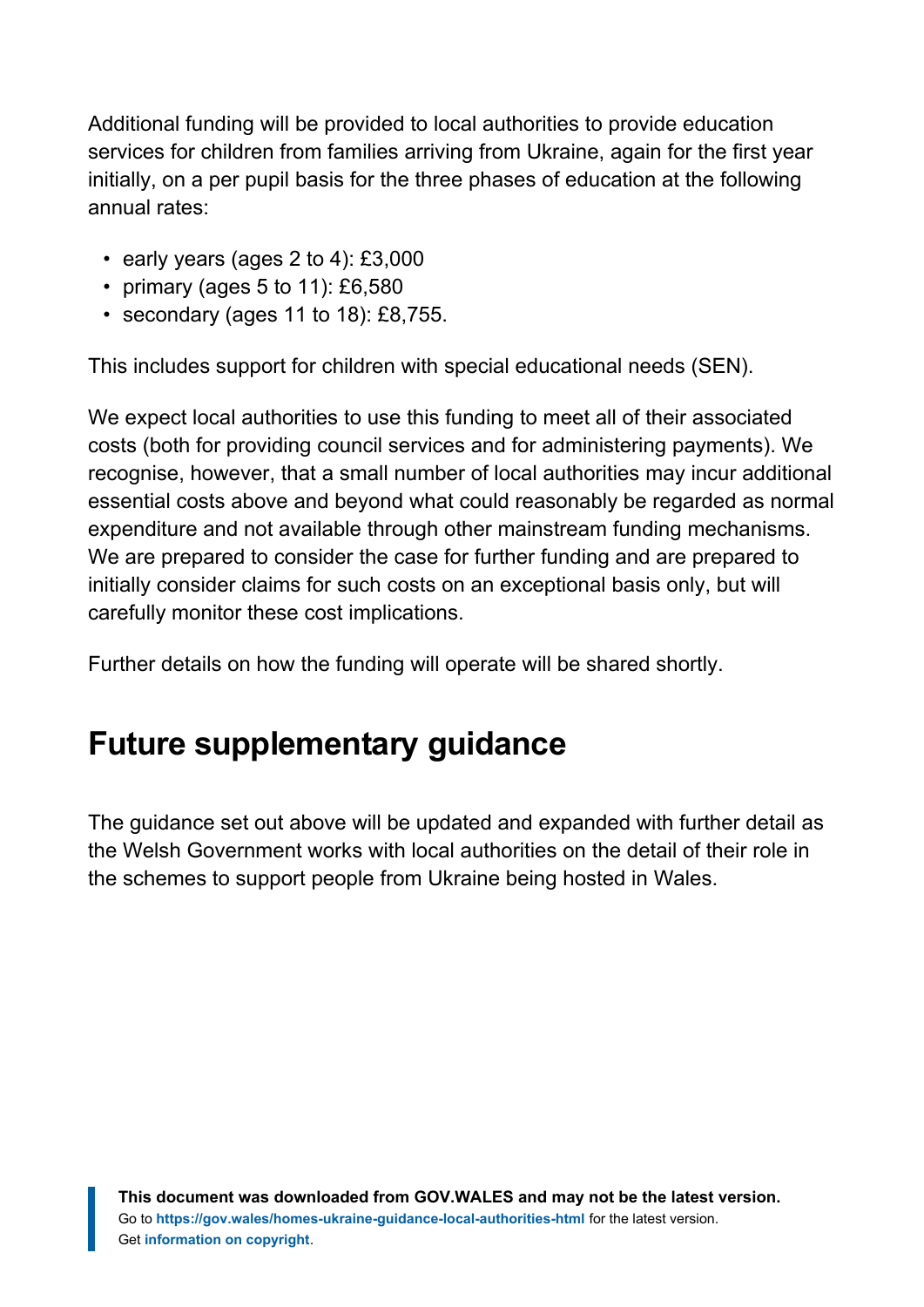## **About this document**

This document is a copy of the web page **[Homes for Ukraine: guidance for](https://gov.wales/homes-ukraine-guidance-local-authorities-html) [local authorities](https://gov.wales/homes-ukraine-guidance-local-authorities-html)** downloaded.

Go to **<https://gov.wales/homes-ukraine-guidance-local-authorities-html>** for the latest version.

This document may not be fully accessible, for more information refer to our **[accessibility statement](https://gov.wales/accessibility-statement-govwales)**.

Get **[information on copyright](https://gov.wales/copyright-statement)**.